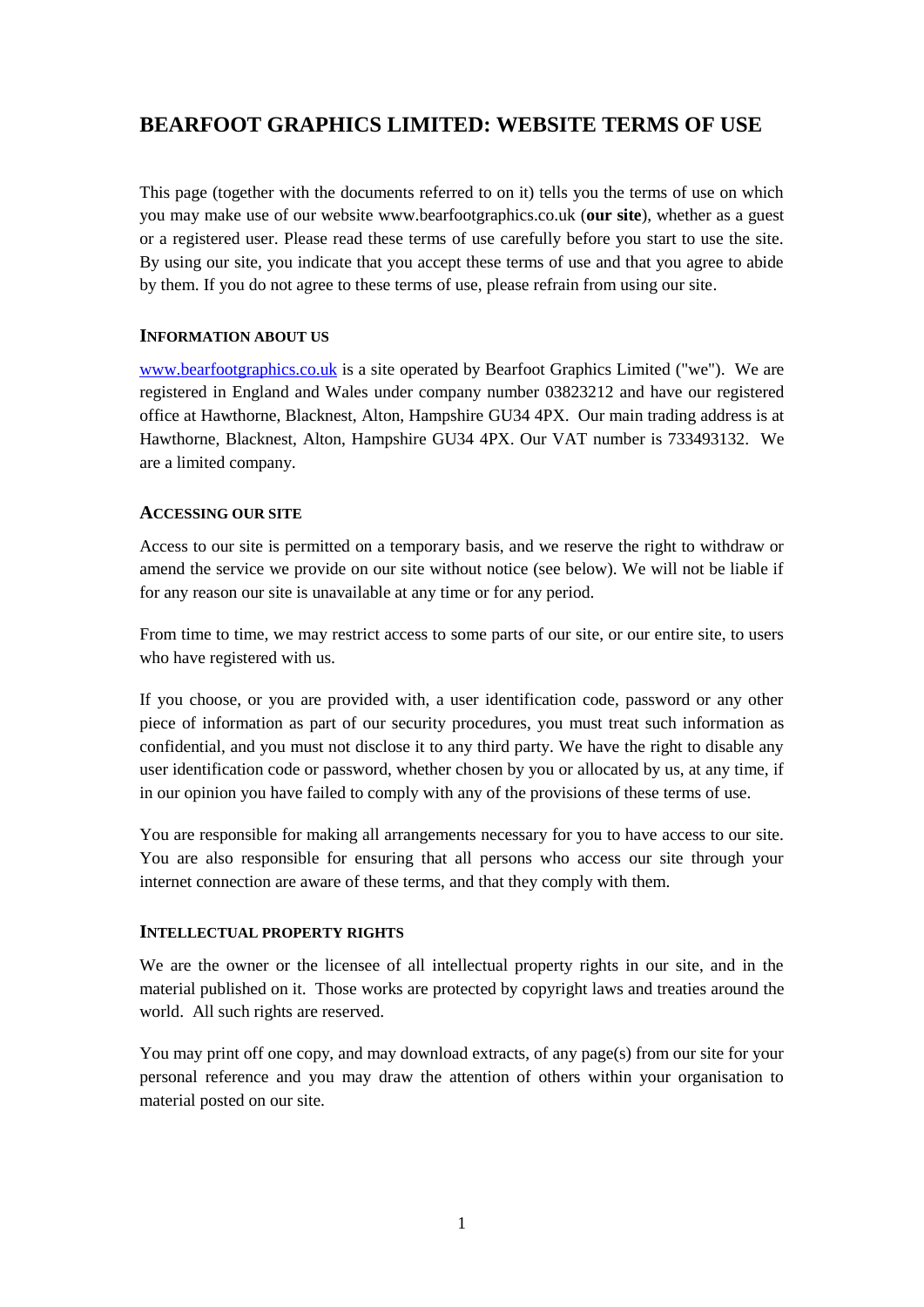You must not modify the paper or digital copies of any materials you have printed off or downloaded in any way, and you must not use any illustrations, photographs, video or audio sequences or any graphics separately from any accompanying text.

Our status (and that of any identified contributors) as the authors of material on our site must always be acknowledged.

You must not use any part of the materials on our site for commercial purposes without obtaining a licence to do so from us or our licensors.

If you print off, copy or download any part of our site in breach of these terms of use, your right to use our site will cease immediately and you must, at our option, return or destroy any copies of the materials you have made.

#### **RELIANCE ON INFORMATION POSTED**

Commentary and other materials posted on our site are not intended to amount to advice on which reliance should be placed. We therefore disclaim all liability and responsibility arising from any reliance placed on such materials by any visitor to our site, or by anyone who may be informed of any of its contents.

#### **OUR SITE CHANGES REGULARLY**

We aim to update our site regularly, and may change the content at any time. If the need arises, we may suspend access to our site, or close it indefinitely. Any of the material on our site may be out of date at any given time, and we are under no obligation to update such material.

#### **OUR LIABILITY**

The material displayed on our site is provided without any guarantees, conditions or warranties as to its accuracy. To the extent permitted by law, we and third parties connected to us hereby expressly exclude:

- All conditions, warranties and other terms which might otherwise be implied by statute, common law or the law of equity.
- Any liability for any direct, indirect or consequential loss or damage incurred by any user in connection with our site or in connection with the use, inability to use, or results of the use of our site, any websites linked to it and any materials posted on it, including, without limitation any liability for:
	- loss of income or revenue:
	- loss of business:
	- loss of profits or contracts;
	- loss of anticipated savings;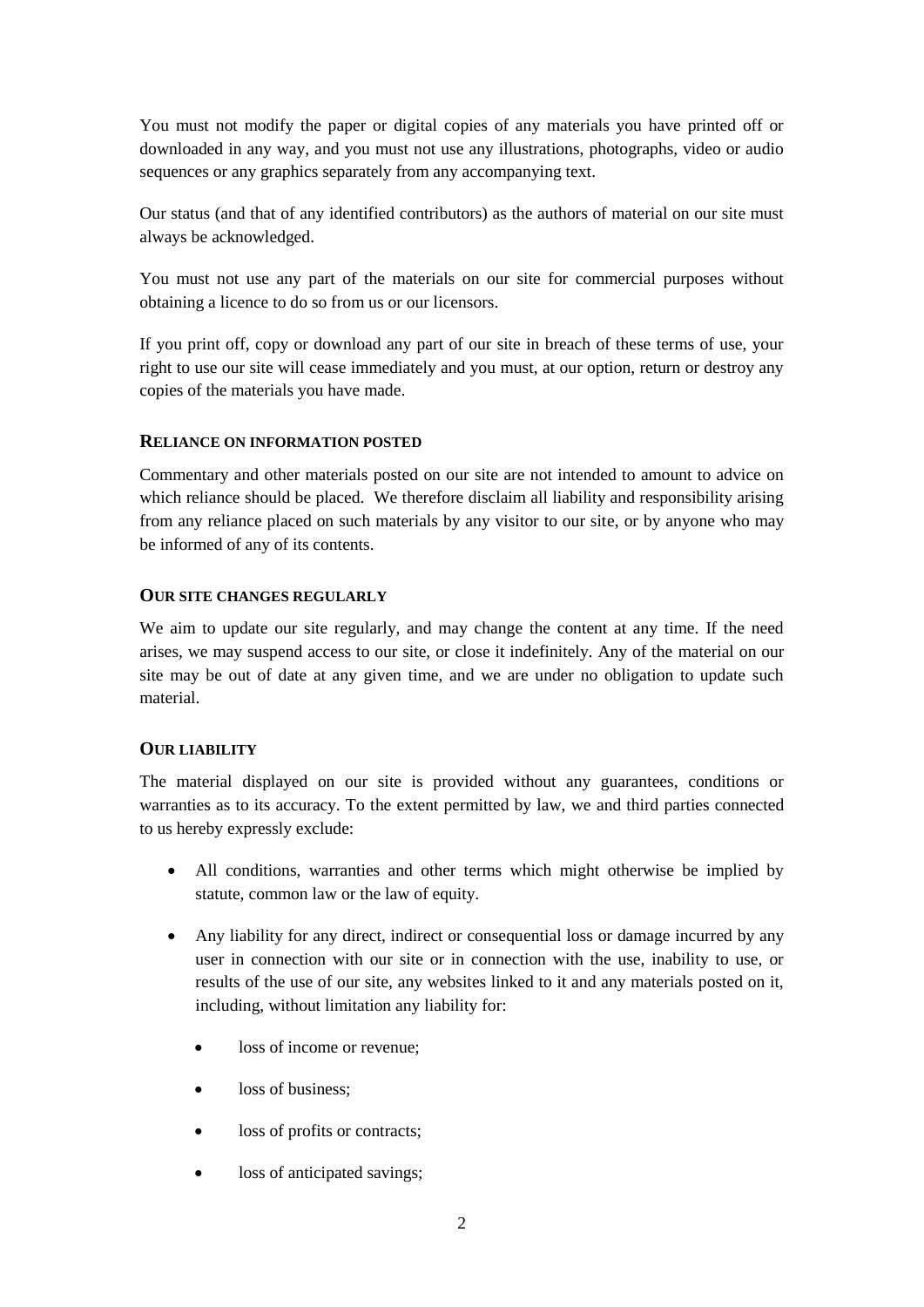- loss of data;
- loss of goodwill;
- wasted management or office time; and
- for any other loss or damage of any kind, however arising and whether caused by tort (including negligence), breach of contract or otherwise, even if foreseeable, provided that this condition shall not prevent claims for loss of or damage to your tangible property or any other claims for direct financial loss that are not excluded by any of the categories set out above.

This does not affect our liability for death or personal injury arising from our negligence, nor our liability for fraudulent misrepresentation or misrepresentation as to a fundamental matter, nor any other liability which cannot be excluded or limited under applicable law.

## **INFORMATION ABOUT YOU AND YOUR VISITS TO OUR SITE**

We process information about you in accordance with our [privacy policy](http://bearfoot-graphics.co.uk/wp-content/uploads/Bearfoot-Graphics-Privacy-Policy-v0.3.pdf). By using our site, you consent to such processing and you warrant that all data provided by you is accurate.

#### **TRANSACTIONS CONCLUDED THROUGH OUR SITE**

Contracts for the supply of goods or services formed through our site or as a result of visits made by you are governed by our [terms and conditions of supply](http://bearfoot-graphics.co.uk/wp-content/uploads/Bearfoot-Graphics-Limited-Terms-and-Conditions-of-Supply-v0.2.pdf).

#### **UPLOADING MATERIAL TO OUR SITE**

In relation to any features on our site that allow you to upload material or make contact with other users of the site, whenever you make use of such a feature, you must comply with the content standards set out below. You warrant that any such contribution does comply with those standards, and you indemnify us for any breach of that warranty.

Any material you upload to our site will be considered non-confidential and non-proprietary, and we have the right to use, copy, distribute and disclose to third parties any such material for any purpose. We also have the right to disclose your identity to any third party who is claiming that any material posted or uploaded by you to our site constitutes a violation of their intellectual property rights, or of their right to privacy.

We will not be responsible, or liable to any third party, for the content or accuracy of any materials posted by you or any other user of our site.

We have the right to remove any material or posting you make on our site if, in our opinion, such material does not comply with the content standards set out in these terms of use.

# **CONTENT STANDARDS**

You may use our site only for lawful purposes. You may not use our site: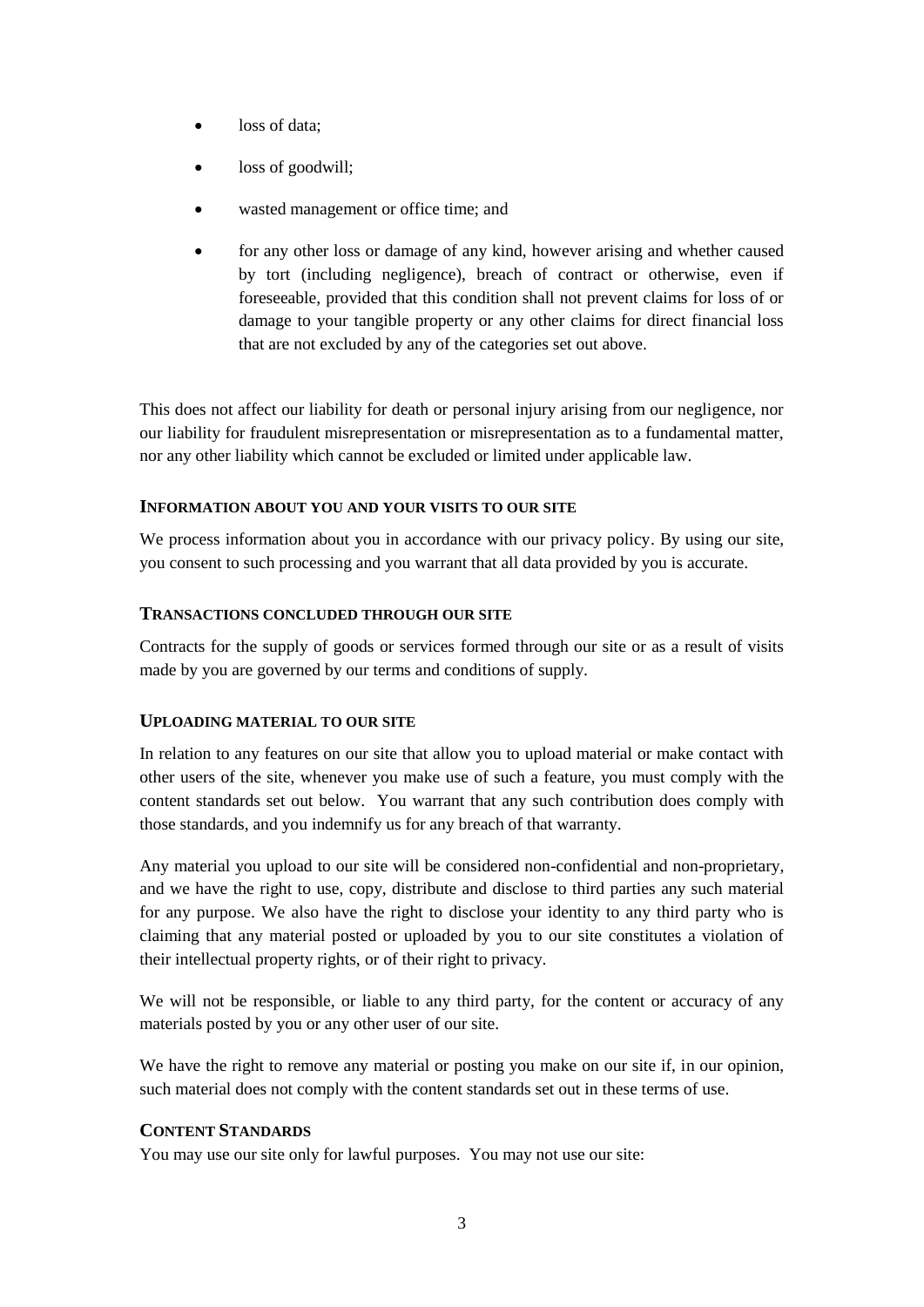- in any way that breaches any applicable local, national or international law or regulation;
- in any way that is unlawful; or
- for the purpose of harming or attempting to harm anyone in any way.

You also agree:

- not to reproduce, duplicate, copy or re-sell any part of our site;
- not to access without authority, interfere with, damage or disrupt:
	- any part of our site;
	- any equipment or network on which our site is stored;
	- **a** any software used in the provision of our site; or
	- any equipment or network or software owned or used by any third party in relation to our site.

#### **SUSPENSION AND TERMINATION**

We will determine, in our discretion, whether there has been a breach of these terms of use through your use of our site. When we determine that a breach of these terms of use has occurred, we may take such action as we deem appropriate.

Failure to comply with these terms of use may result in our taking all or any of the following actions:

- immediate, temporary or permanent withdrawal of your right to use our site;
- issue of a warning to you;
- legal proceedings against you for reimbursement of all costs on an indemnity basis (including, but not limited to, administrative and legal costs) resulting from the breach;
- further legal action against you;
- disclosure of such information to law enforcement authorities as we reasonably believe is necessary; and/or
- such other action as we reasonably deem appropriate.

We exclude liability for actions taken in response to breaches of these terms of use.

#### **VIRUSES, HACKING AND OTHER OFFENCES**

You must not misuse our site by knowingly introducing viruses, trojans, worms, logic bombs, time bombs, keystroke loggers, spyware, adware or any other harmful programs or similar computer code designed to adversely affect the operation of any computer software or hardware or other material which is malicious or technologically harmful. You must not attempt to gain unauthorised access to our site, the server on which our site is stored or any server, computer or database connected to our site. You must not attack our site via a denialof-service attack or a distributed denial-of service attack.

By breaching this provision, you would commit a criminal offence under the Computer Misuse Act 1990. We will report any such breach to the relevant law enforcement authorities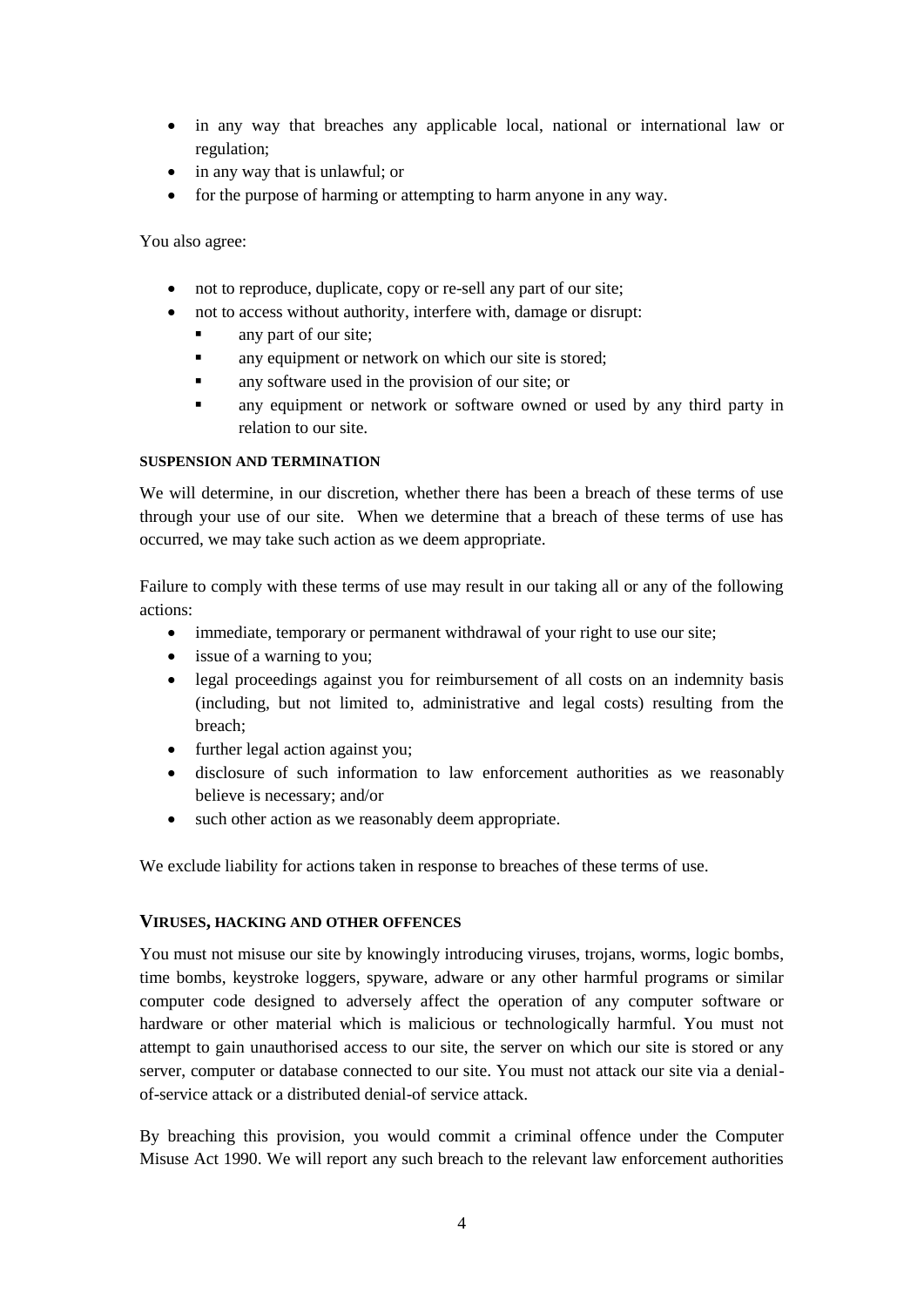and we will co-operate with those authorities by disclosing your identity to them. In the event of such a breach, your right to use our site will cease immediately.

We will not be liable for any loss or damage caused by a distributed denial-of-service attack, viruses or other technologically harmful material that may infect your computer equipment, computer programs, data or other proprietary material due to your use of our site or to your downloading of any material posted on it, or on any website linked to it.

## **LINKING TO OUR SITE**

You may link to our home page, provided that you inform us in advance that you are doing so and you do so in a way that is fair and legal and does not damage our reputation or take advantage of it. Please note that you must not establish a link in such a way as to suggest any form of association, approval or endorsement on our part where none exists.

You must not establish a link from any website that is not owned by you.

Our site must not be framed on any other site, nor may you create a link to any part of our site other than the home page. We reserve the right to withdraw linking permission without notice. The website from which you are linking must comply in all respects with the content standards set out above.

If you wish to make any use of material on our site other than that set out above, please address your request to info@bearfootgraphics.co.uk.

#### **LINKS FROM OUR SITE**

Where our site contains links to other sites and resources provided by third parties, these links are provided for your information only. We have no control over the contents of those sites or resources, and accept no responsibility for them or for any loss or damage that may arise from your use of them.

#### **JURISDICTION AND APPLICABLE LAW**

The English courts will have exclusive jurisdiction over any claim arising from, or related to, a visit to our site although we retain the right to bring proceedings against you for breach of these conditions in your country of residence or any other relevant country.

These terms of use and any dispute or claim arising out of or in connection with them or their subject matter or formation (including non-contractual disputes or claims) shall be governed by and construed in accordance with the law of England and Wales.

#### **VARIATIONS**

We may revise these terms of use at any time by amending this page. You are expected to check this page from time to time to take notice of any changes we made, as they are binding on you. Some of the provisions contained in these terms of use may also be superseded by provisions or notices published elsewhere on our site.